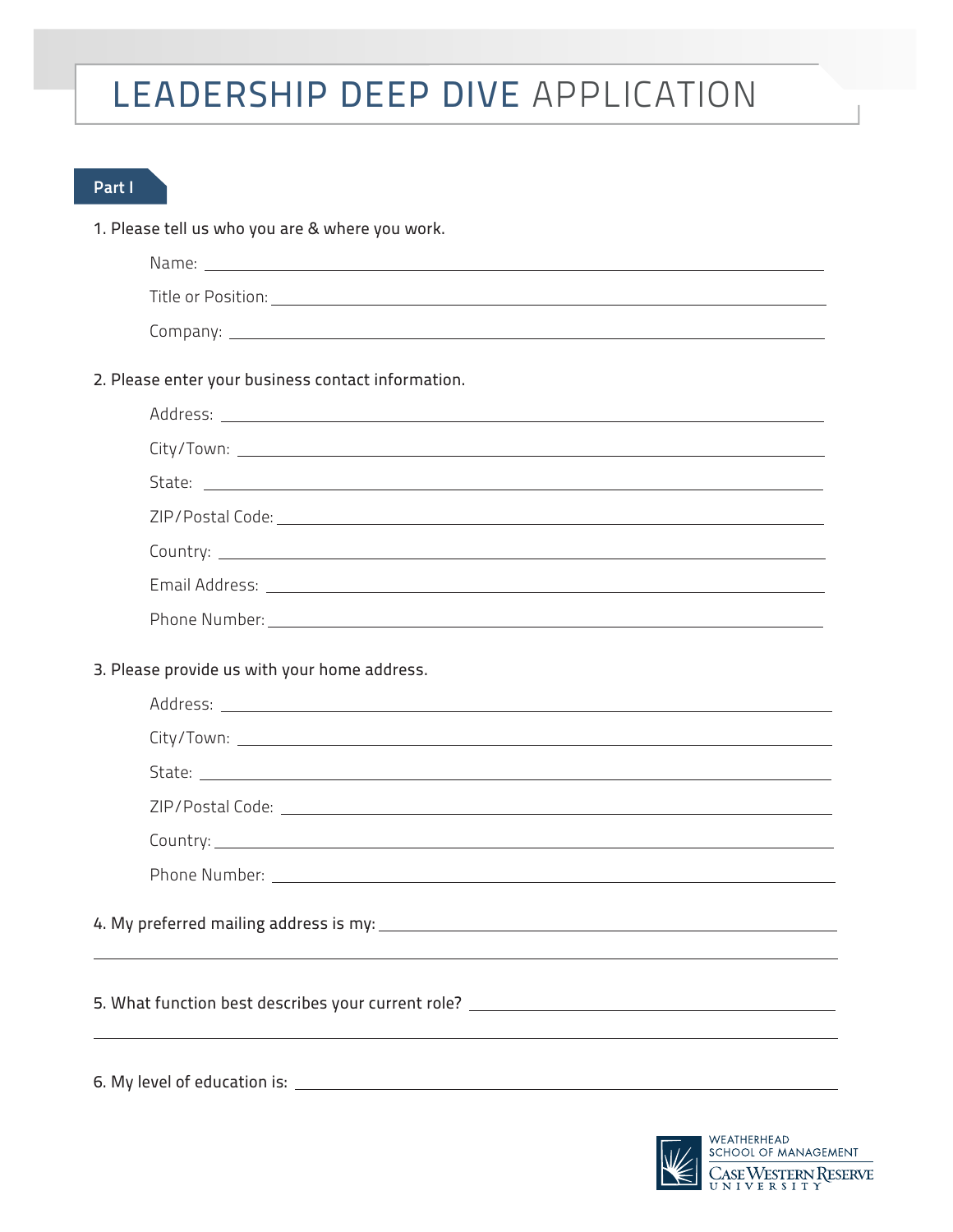

 $\overline{a}$ 

1. What primary industry does your organization represent?

2. What is the annual revenue (or budget for non-profits) of your organization?  $\overline{a}$ 3. How many employees are in your organization? 4. How many are direct reports? 5. How many are indirect reports? 6. What is your supervisor's title? (if applicable) Part III 1. Please list your previous position. Organization Name: Title: Years in position: 2. Can you provide us the same information for the position before that? Organization Name: Title: Years in position: 3. Take a moment to consider the leader/s that had the most positive impact on you (professionally and/or personally). With those examples in mind, envision the type of leader you aspire to be. Please describe in a short paragraph.  $\overline{a}$ 



 $\overline{\phantom{0}}$ 

 $\overline{a}$ 

 $\overline{a}$ 

 $\overline{\phantom{0}}$ 

 $\overline{a}$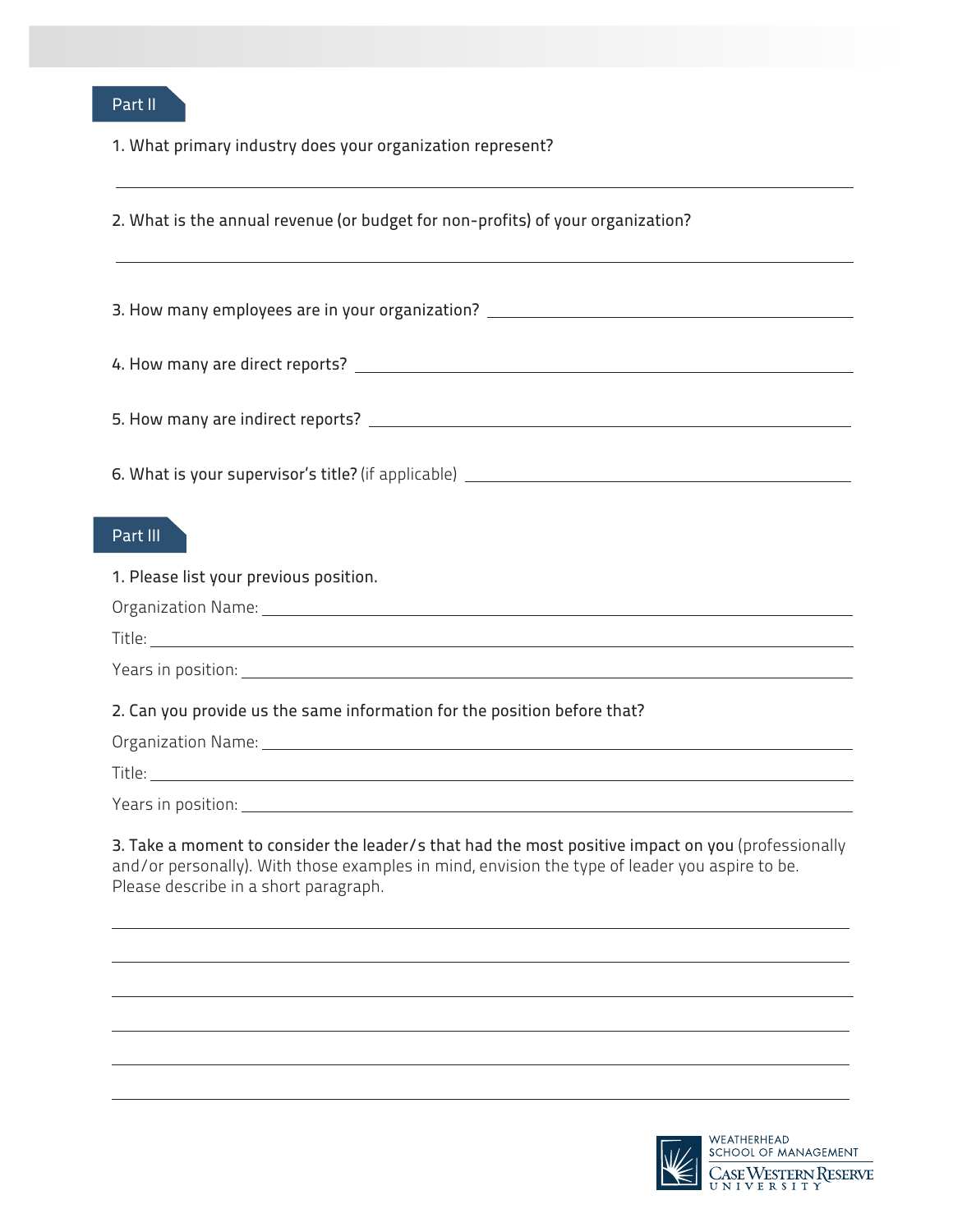4. What would you describe as your greatest strength? (eg, business acumen, personal traits, personality characteristics, ethics, etc.)

 $\overline{a}$ 

 $\overline{a}$ 

 $\overline{a}$ 

 $\overline{a}$ 

 $\overline{a}$ 

 $\overline{a}$ 

 $\overline{a}$ 

 $\overline{a}$ 

5. In a brief executive summary, please describe some of the greatest challenges you face as a leader.

6. What do you hope will be different about you, your work, and your relationships after this experience?